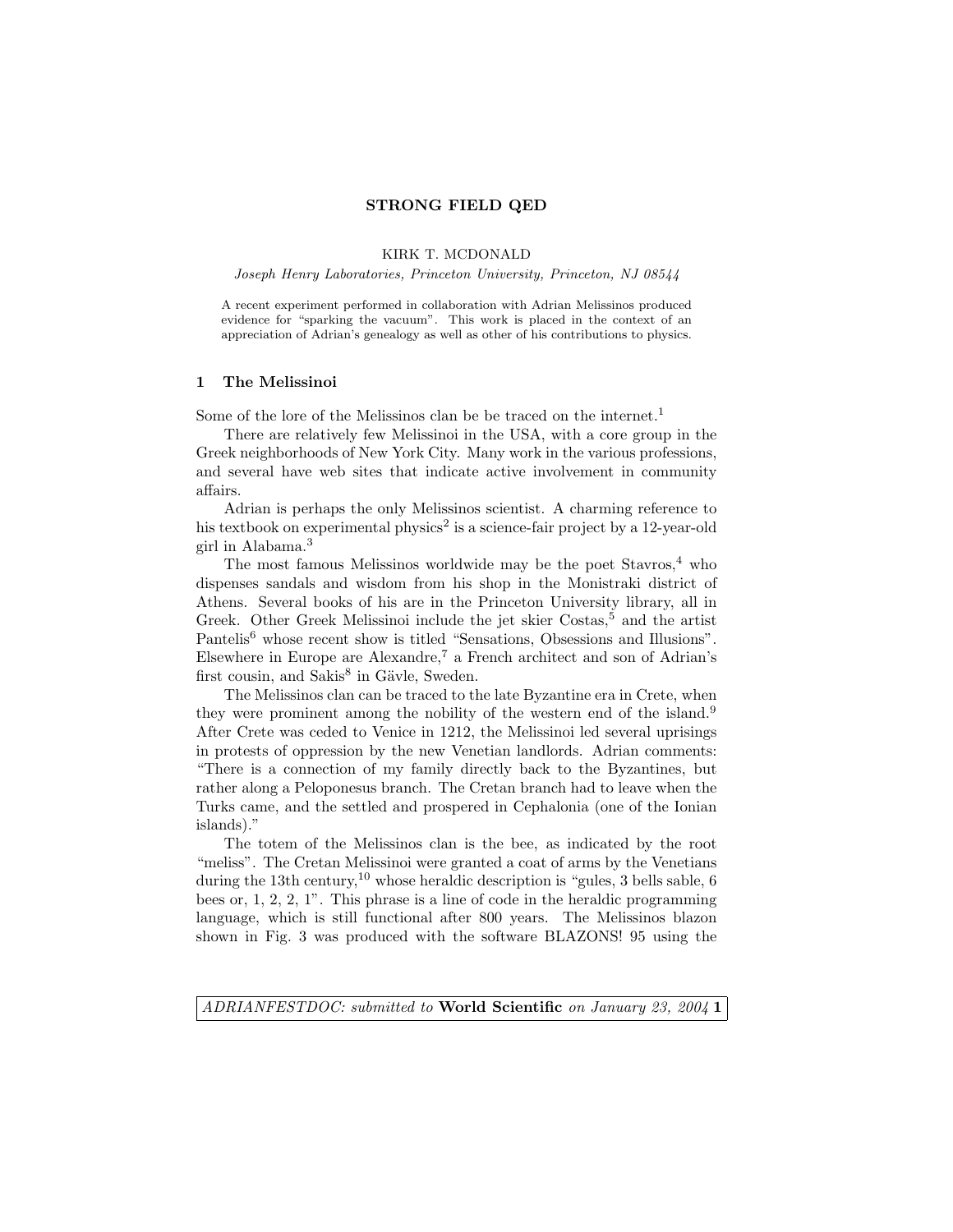

Figure 1. Stavros Melissinos, poet and sandalmaker.<sup>4</sup>



Figure 2. The announcement for Pantelis Melissinos' show "Sensations, Obsessions and Illusions".<sup>6</sup>

above phrase as input.<sup>11</sup>

The earliest known member of the Greek bee people is the philosopher Melissos, who is mentioned by Aristotle as a student of Parmenides.<sup>12</sup> He also appears to have been the admiral of the navy of the island of Samos which defeated the Athenian fleet under Pericles in 441 BC. Melissos is no doubt Adrian's most distinguished ancestor, and closest to him in spirit, being like Adrian both a physicist and a naval officer.

Independent of his genetic link with Adrian, Melissos is important for our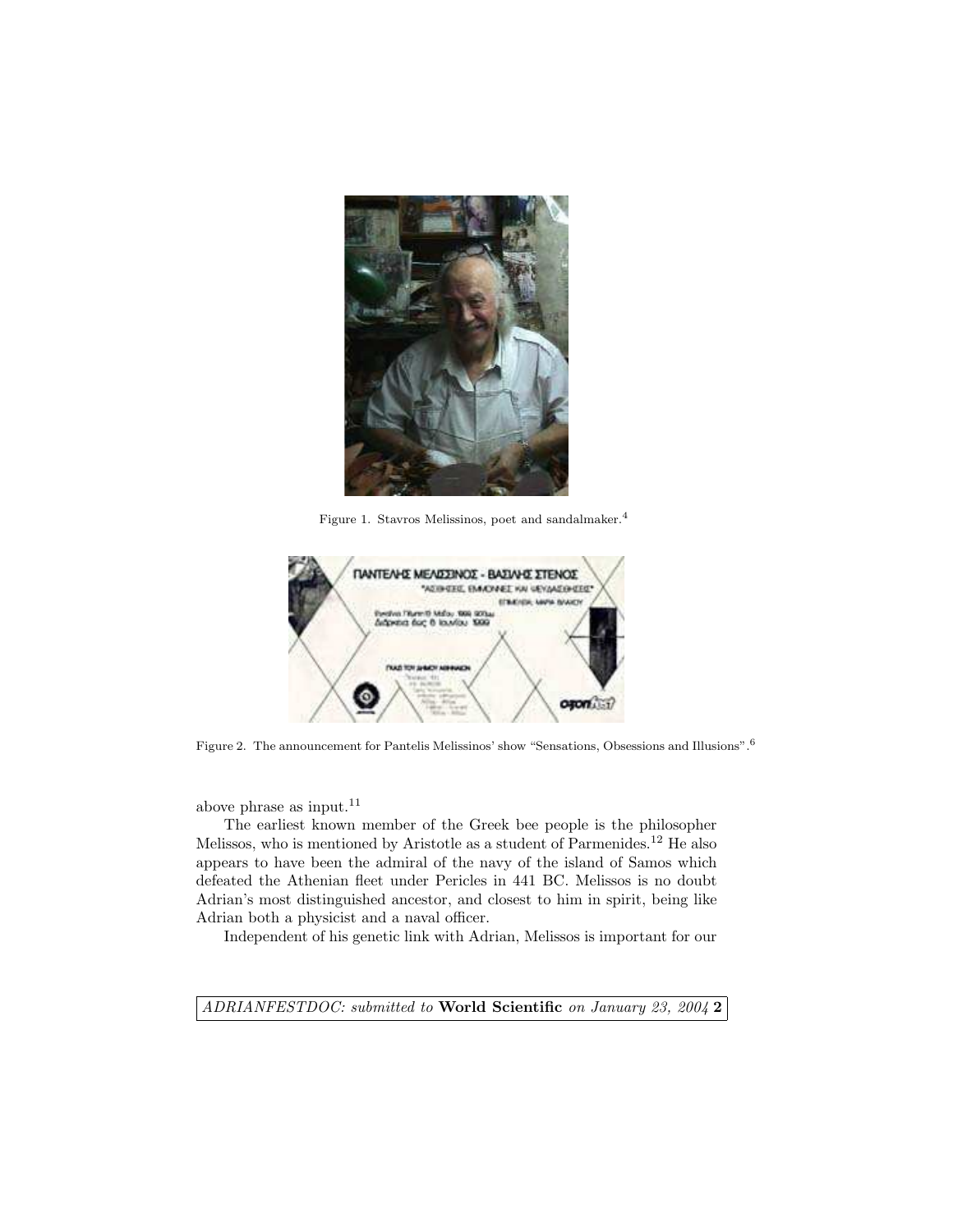

Figure 3. The Melissinos coat of arms, "gules, 3 bells sable, 6 bees or, 1, 2, 2, 1", reconstructed via BLAZONS! 95 software. $^{11}$ 

story in that he is among the first physicists to consider the nature of the vacuum, and the problem of creation of matter in terms that have contemporary resonance. Only fragments of Melissos' writings remain, but they include the powerful phrasing: "Nor is anything empty. For what is empty is nothing. What is nothing cannot be", and "Accordingly, being was not generated, nor will it be destroyed; so it always was and always will be".

### 2 Strong Field QED

### 2.1 Scattering Off the Vacuum

Prior to our work together on "sparking the vacuum", Adrian performed an experiment much in the spirit of Melissos: a study of the scattering of an electron beam off the vacuum.<sup>13</sup> The issue is that the "vacuum" pipe of a particle accelerator is not a true vacuum, but contains room-temperature blackbody radiation as well as residual gas molecules. While effects of residual gas in vacuum pipes are well known, the blackbody radiation is usually ignored in high energy physics. Yet, in the process called "inverse" Compton scattering by astrophysicists, a beam electron can amplify the energy of a blackbody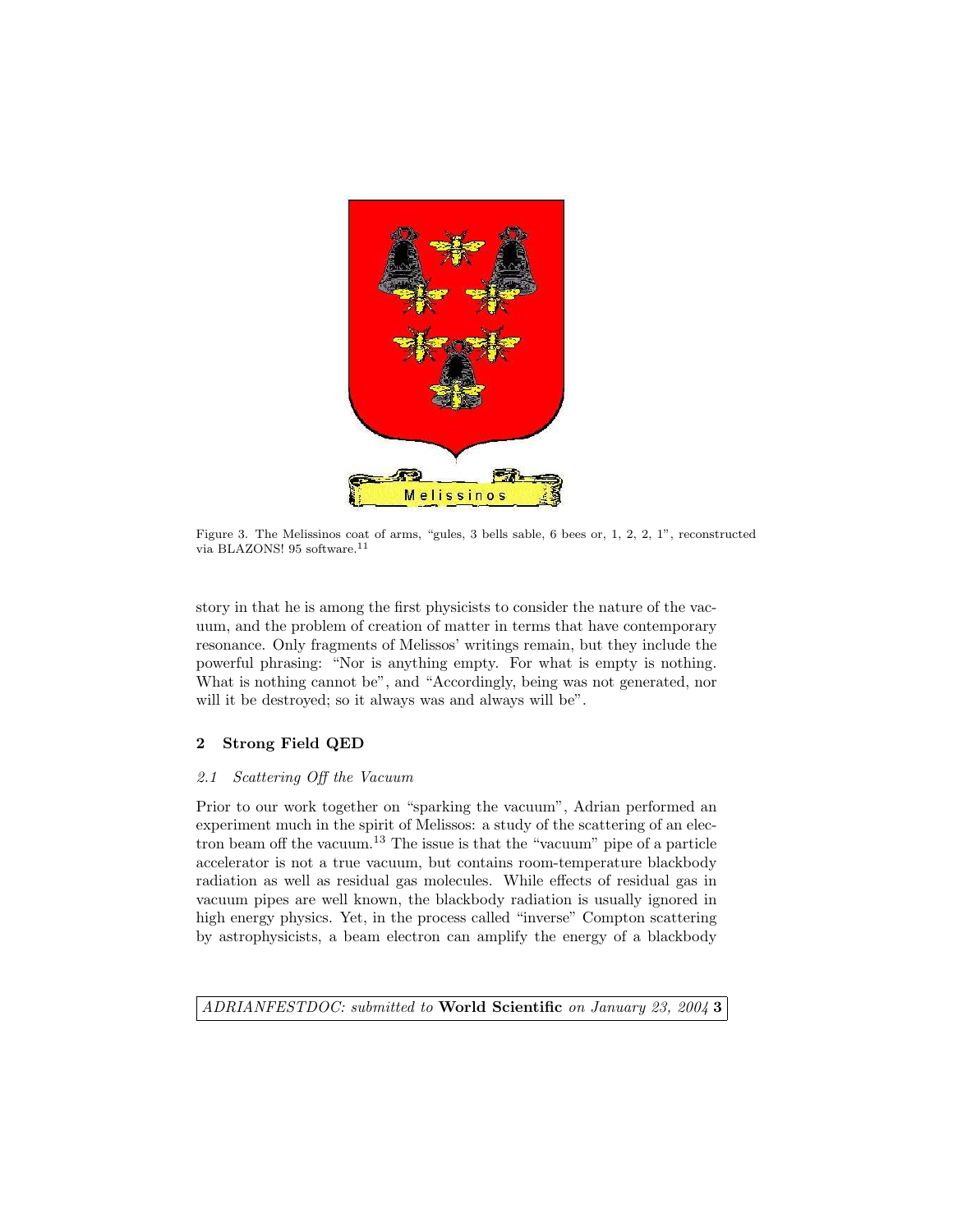photon by a factor  $4\gamma^2$ , where  $\gamma = E/m$  is the Lorentz factor of the beam. Thus, a room-temperature photon a energy 1/40 eV can attain energies of order 1 GeV when scattered by a 50 GeV electron beam. Such GeV photons are readily detected by the Cerenkov light emitted in their interaction with a lead glass block.

The experiment consisted of the 50-GeV LEP beam at CERN, a single lead glass block, and "no" target. The spectrum of scattering photons shown in Fig. 4 exhibits an excess at low energies, consistent with scattering off thermal photons in the "vacuum".



Figure 4. Scattering of 50-GeV electrons off the "vacuum" includes a signal of bremsstrahlung due to residual gas molecules, as well as "inverse" Compton scattering off thermal photons.<sup>13</sup>

#### 2.2 A Path to Strong Field QED

Prior to the Maxwellian synthesis of electromagnetism, the Navier-Stokes equation of hydrodynamics was a candidate for the "theory of everything"; but it didn't predict sonoluminescence.<sup>14</sup> The latter is the phenomenon in which an imploding bubble of gas inside a liquid converts a large fraction of the initial acoustic energy into visible light by a process that is not well understood.<sup>15</sup> [It is likely that the eV-scale photons of sonoluminescence are what makes liquid nitroglycerine explode when dropped.<sup>16</sup>

Several recent speculations relate sonoluminescence to QED process: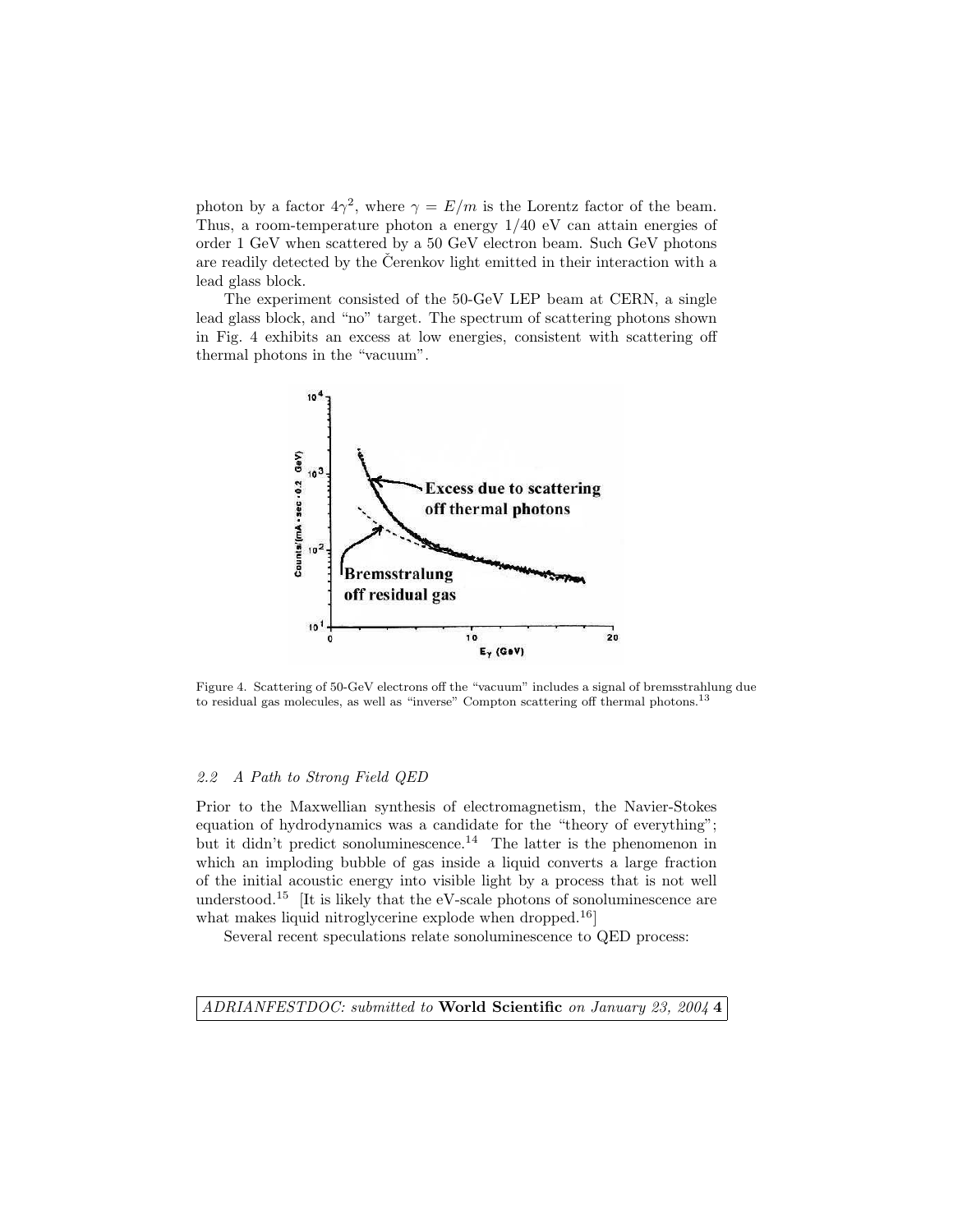- Schwinger:<sup>17</sup> a bubble is an electromagnetic cavity; an imploding bubble will radiate away the changing, trapped zero-point energy. This is a dynamic manifestation of the Casimir effect.<sup>18</sup>
- Liberati *et al.*:<sup>19</sup> an imploding bubble  $\Rightarrow$  rapidly changing index of refraction  $\Rightarrow$  associated radiation. This relates to an earlier idea:
- Yablonovitch:<sup>20</sup> an accelerating boundary across which the index of refraction changes is a realization of the Hawking-Unruh effect, leading to conversion of QED vacuum fluctuations into real photons.

In 1974, Hawking noted that an observer outside a black hole experiences a bath of thermal radiation of temperature

$$
T = \frac{\hbar g}{2\pi c k} \tag{1}
$$

where q is the local acceleration due to gravity.<sup>21</sup> In some manner, the interaction of the gravitational field with QED vacuum fluctuations produces measurable effects on an observer. Shortly thereafter, Unruh remarked that according to the equivalence principle an accelerated observer in a gravity-free region should also experience a thermal bath with temperature

$$
T = \frac{\hbar a}{2\pi c k} \tag{2}
$$

where  $a$  is the acceleration of the observer as measured in his instantaneous rest frame. $^{22}$ 

The Hawking-Unruh effect is perhaps novel, but it should be contained within the standard QED theory. Indeed, Bell noted that the incomplete polarization of electrons in a storage ring is explained in detail by Hawking-Unruh excitations.<sup>23</sup> Recently, Leinaas<sup>24</sup> and Unruh<sup>25</sup> have extended that argument to arbitrary g-factors for the electron, fully reproducing the intricate dependence of the polarization on  $q$  (Fig. 5).

#### 2.3 Nonlinear QED of Strong Fields

The advice of Hawking and Unruh is that novel QED phenomena may be found in highly accelerated systems. For example, if the energy  $kT$  in eq. (2) is to correspond to the electron rest energy, then the acceleration  $a$  must be  $2\pi mc^3/\hbar$ . If this acceleration is caused by an electric field E, then  $a = eE/m$  and we find that  $E = 2\pi E_{\text{crit}}$ , in terms of the QED critical field strength,<sup>26</sup>,27,<sup>28</sup>

$$
E_{\text{crit}} = \frac{m^2 c^3}{e\hbar} = \frac{mc^2}{e\lambda_C} = 1.3 \times 10^{16} \text{ V/cm} = 4.3 \times 10^{13} \text{ Gauss.}
$$
 (3)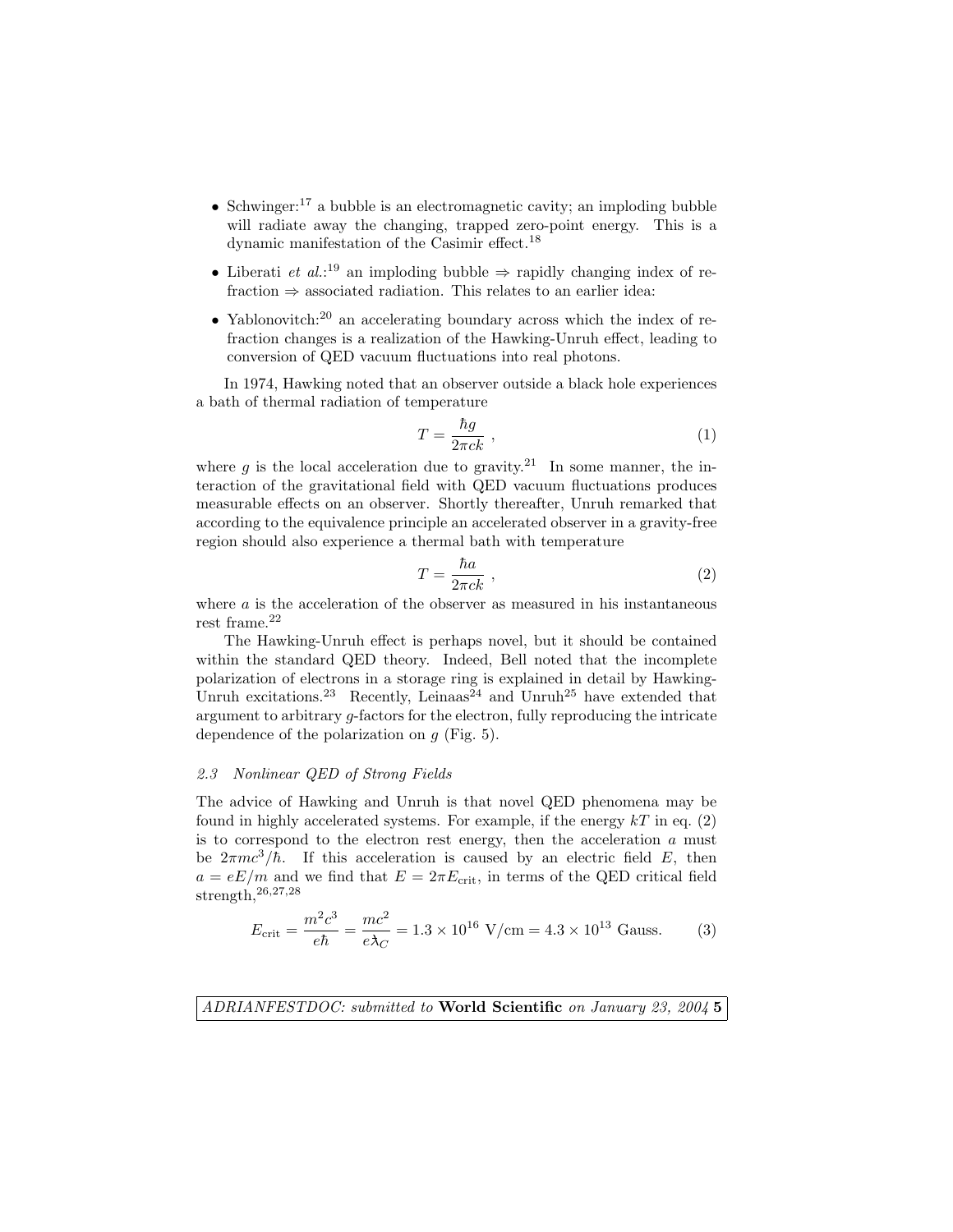

Figure 5. Calculated dependence of the residual polarization in an electron storage ring on the  $g$ -factor of the electron.<sup>25</sup>

Thus we are led to consider physics opportunities in very strong macroscopic electromagnetic fields. The strongest laboratory fields are found in lasers. Tabletop teraWatt lasers<sup>29</sup> can be focused to  $> 10^{19}$  W/cm<sup>2</sup>,  $\Rightarrow E > 100 \text{ GeV/cm, for which the photon number density exceeds } 10^{27} / \text{cm}^3$ .

In such strong fields, the (nonperturbative) physics is described by two dimensionless measures of field strength,  $\eta$  and  $\Upsilon$ :

$$
\eta = \frac{e\sqrt{\langle A_{\mu}A^{\mu}\rangle}}{mc^2} = \frac{eE_{\rm rms}}{m\omega_0 c} = \frac{eE_{\rm rms}\lambda_0}{mc^2},\tag{4}
$$

governs the importance of multiple photons in the initial state, and characterizes the "mass shift":<sup>30</sup>  $\overline{m} = m\sqrt{1+\eta^2}$ .

The second parameter,

$$
\Upsilon = \frac{\sqrt{\langle (F^{\mu\nu}p_{\nu})^2 \rangle}}{mc^2 E_{\text{crit}}} = \frac{2p_0}{mc^2} \frac{E_{\text{rms}}}{E_{\text{crit}}} = \frac{2p_0}{mc^2} \frac{\lambda_C}{\lambda_0} \eta,
$$
\n(5)

governs the importance of "spontaneous" pair creation, where  $E_{\text{crit}}$  is the QED critical field strength (3).

Where can critical fields be found?

• The magnetic field at the surface of a neutron star can exceed the critical field  $B_{\text{crit}} = 4.4 \times 10^{13}$  Gauss.<sup>31</sup>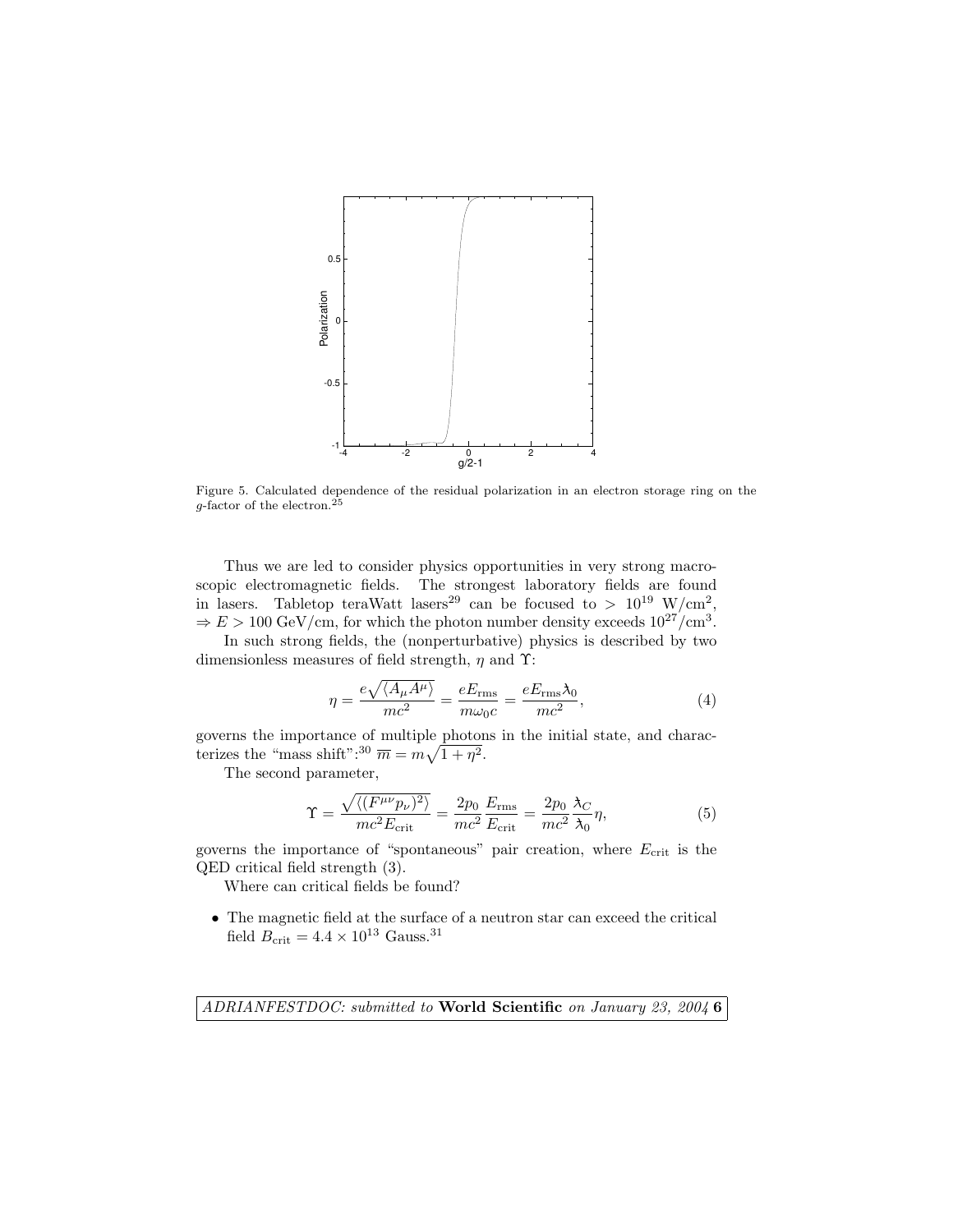- During heavy-ion collisions where  $Z_{\text{total}} = 2Z > 1/\alpha$ , the critical field can be exceeded and  $e^+e^-$  production is expected.<sup>32,33</sup>  $E_{\text{max}} \approx 2Ze/\lambda_C^2 =$  $2Z\alpha E_{\rm crit}$ .
- The earth's magnetic field appears to be critical strength as seen by a cosmic-ray electron with  $10^{19}$   $\rm eV.^{34}$
- The effective field between planes of a crystal can appear critical to a highly relativistic electron.<sup>32</sup>
- The electric field of a bunch at a future linear collider approaches the critical field in the frame of the oncoming bunch.<sup>35</sup>
- The electric field of a focused teraWatt laser appears critical to a counterpropagating 50-GeV electron.<sup>36</sup>

The latter case was explored in a recent set of experiments in which the author collaborated with Adrian and others, the concept of which is sketched in Fig. 6.



Figure 6. Scheme of probing strong-field QED in the collisions of a 50-GeV electron beam with a focused laser beam.

### 2.4 Physics at High η: Nonlinear Compton Scattering

The process of nonlinear Compton scattering,

$$
e + n\omega_0 \to e' + \omega,\tag{6}
$$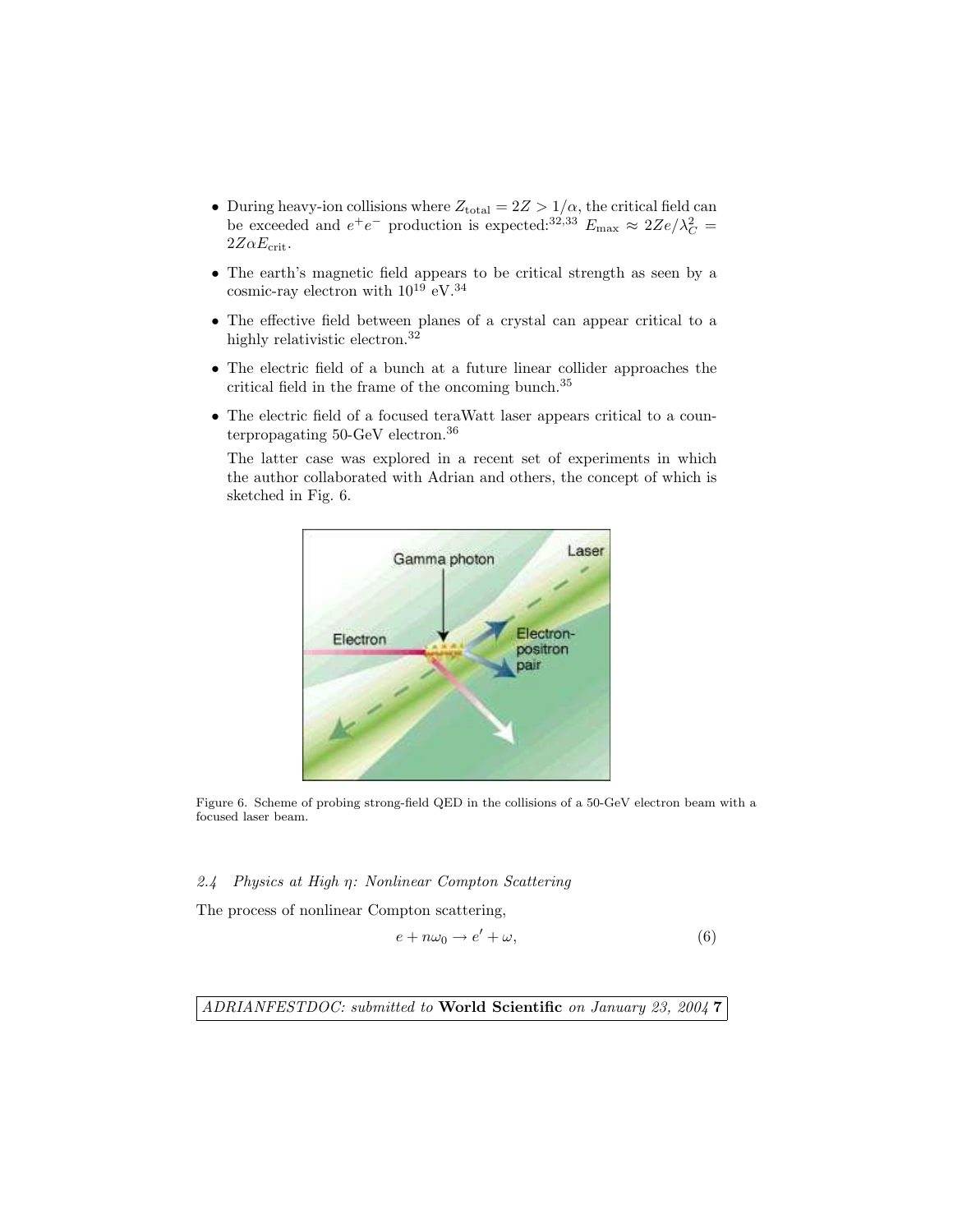has recently been studied for values of  $\eta$  up to 0.6 with apparatus as sketched in Fig. 7 and shown in Fig.  $8.^{37,38}\,$ 



Figure 7. Layout of SLAC E-144 in which a teraWatt laser collides at 17◦ with a 46.6 GeV electron beam to produce backscattered photons, electrons and positrons via nonlinear QED processes.



Figure 8. Photograph of the E144 apparatus in the SLAC FFTB tunnel. The electron beam enters from the right, and collides with the laser beam that is brought across the ceiling and down into the stainless steel target box. The magnets with the blue coils "dump" the unscattered electrons slightly downwards. The positron detector, PCAL, can be seen suspended from the ceiling near the center of the photograph. Wolfram Ragg is working on the electron calorimeter, ECAL, and Theo Kotseroglou is working on the electron monitor, EC37, at the left of the photograph.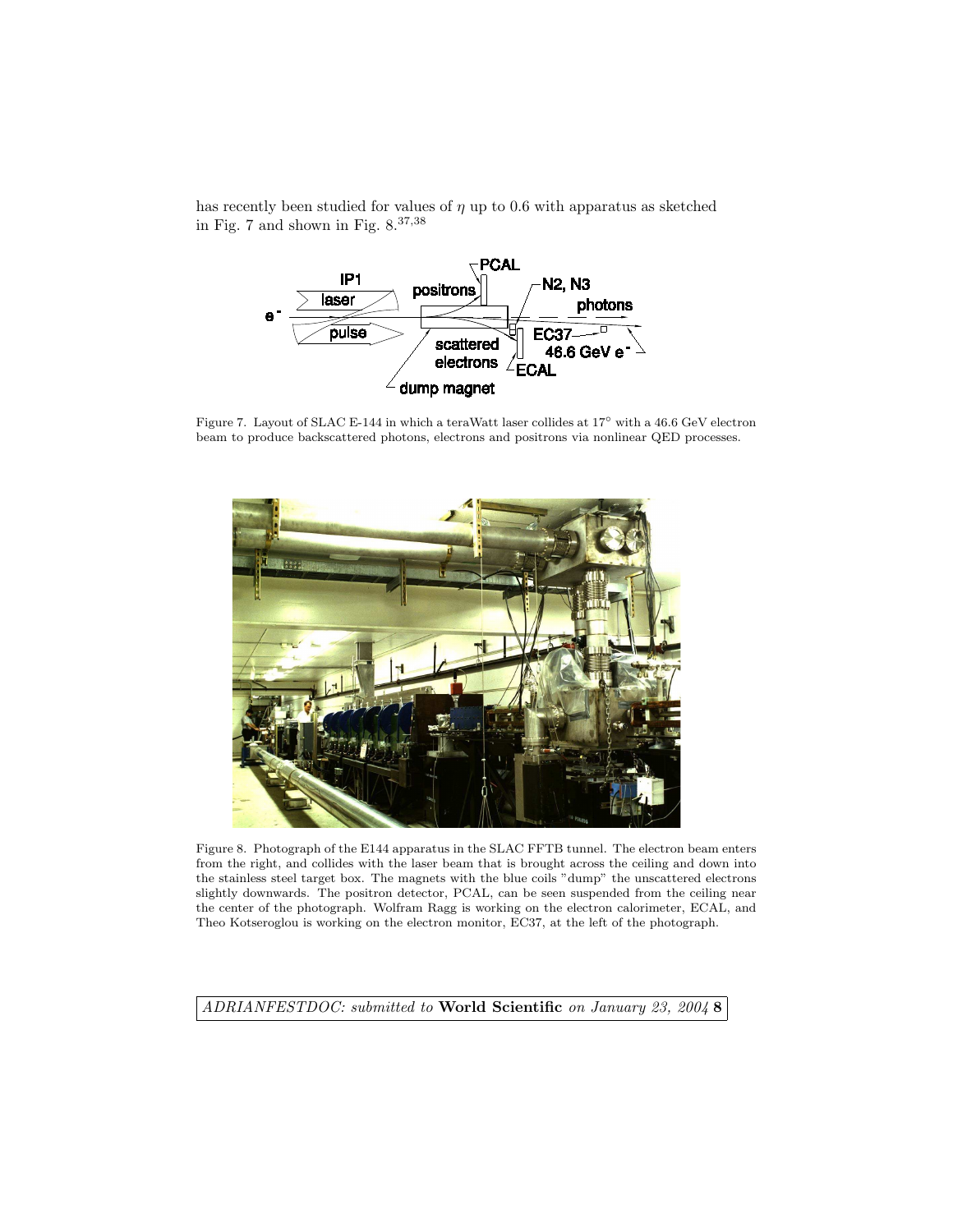The key results are summarized in Fig. 9, in which the differential rate of scattered electrons is normalized to the total rate of scattered photon electrons and plotted against laser intensity  $I$ . The minimum number  $n$  of laser photons that interacted with the electron is a simple function of the energy of the scattered electron; lower energy ⇔ more photons, as labelled on the figure. The scattering rate for *n*-photon absorption is expected to vary as  $I<sup>n</sup>$ , so the normalized rate varies as  $I^{n-1}$ .

The results are in good agreement with the theory based on Volkov states<sup>39</sup> of Dirac electrons in a plane wave,  $40,41$  given the fairly large systematic uncertainty in the normalization of the data, shown by the bands in Fig. 9.



Figure 9. Normalized rate of nonlinear Compton scattering, reaction (6), as a function of laser intensity for various electron energies corresponding to different numbers of interacting laser photons. Up to four laser photons participated in a single scattering event.

Our experiment did not provide an explicit demonstration of the massshift effect, but this has been given in a recent experiment<sup>42</sup> in which a Ti:sapphire laser of invariant strength  $\eta = 0.6$  was scattered off a 10 keV electron beam, with the second harmonic radiation peaking at 470 nm as shown in Fig. 10, rather than 400 nm as would be the case for  $\eta \ll 1$ . The mass shift  $\overline{m} = m\sqrt{1 + \eta^2}$  implies that the wavelength of the second harmonic scattering is  $\lambda' = (1 + \eta^2/2)\lambda/2$ .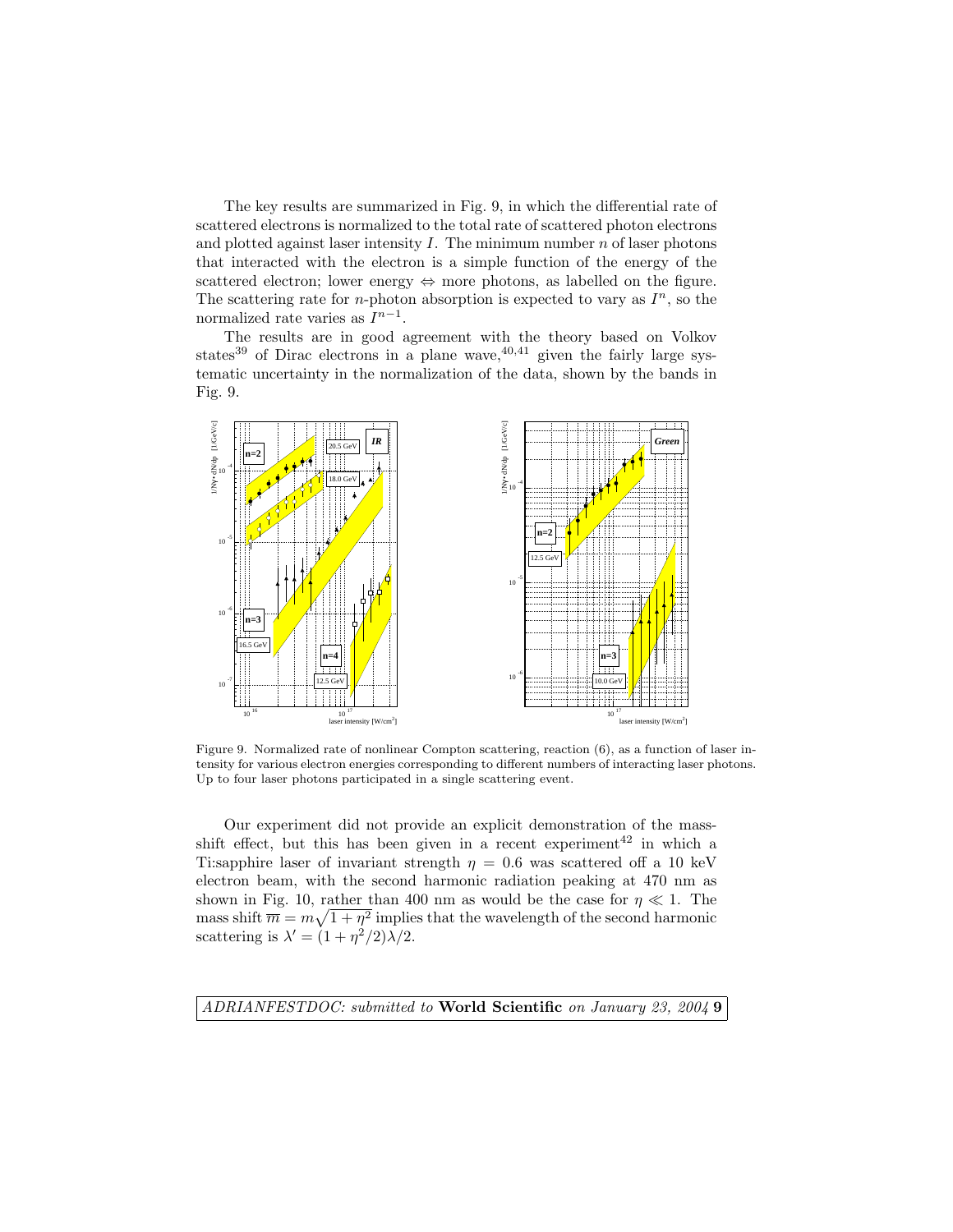

Figure 10. The wavelength of second harmonic scattering in the collision of an 800-nm Ti:sapphire laser of strength  $\eta = 0.6$  with a 10-keV electron beam is shifted from 400 nm to 470 nm due to the large effective mass  $\overline{m} = m\sqrt{1 + \eta^2}$  of the electron inside the laser beam.<sup>42</sup>

## 2.5 Physics at High Υ: Pair Creation by Light

Multiphoton pair creation by light can arise from a two-step process in which a high-energy photon from reaction (6) interacts with the laser beam:

$$
\omega + n\omega_0 \to e^+e^-.
$$
 (7)

This process is the strong-field variant of Breit-Wheeler pair creation.<sup>43</sup>



Figure 11. (a) Laser-on and -off spectra of positrons from reaction (7). (b) Subtracted spectrum. The solid line is a model calculation.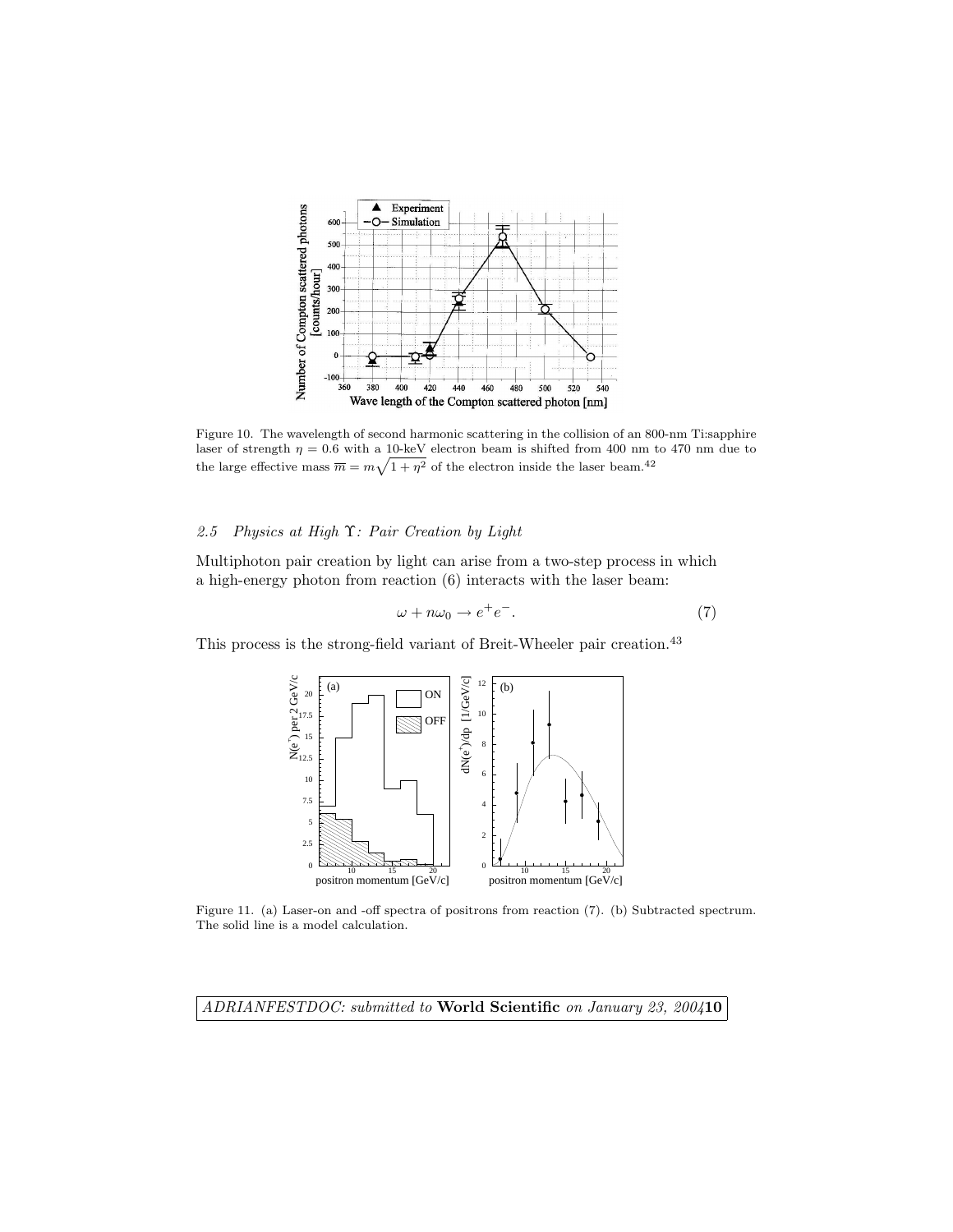In the experiment described above, a signal of  $106 \pm 14$  laser-induced positrons was observed after subtracting a small background of positrons from showers of lost beam electrons, as shown in Fig. 11.<sup>44</sup> The rate of positron production, normalized to the Compton scattering rate, is again in good agreement with strong-field  $QED$ ,  $36,40,41$  as shown in Fig. 12. The observed rate varied as  $\eta^{2n}$  where  $n = 5.1 \pm 0.2$  (stat.)  $^{+0.5}_{-0.8}$  (syst.),  $\Rightarrow$  5 laser photons involved. In this experiment, reaction (7) was below threshold for 1-3 photons.



Figure 12. Rate of positron production in reaction (7), normalized to the total Compton scattering rate, as a function of laser field strength. Background from the trident process,  $e + n\omega_0 \rightarrow$  $e^{\prime}e^{+}e^{-}$ , is calculated to be negligible. About 2-3 ×10<sup>-10</sup> positrons per Compton scatter arise from interactions of backscattered laser photons with beam gas.

The preceding discussion emphasized a particle viewpoint. It is instructive to consider a field viewpoint as well. For a virtual  $e^+e^-$  pair to materialize in a field  $E$ , the electron and positron must separate by distance  $d$  sufficient to extract energy  $2mc^2$  from the field; hence,  $eEd \geq 2mc^2$ . The probability of a separation  $d$  arising as a quantum fluctuation is related to penetration through a barrier of thickness d:

$$
P \propto \exp\left(-\frac{d}{\lambda_C}\right) = \exp\left(-\frac{2m^2c^3}{e\hbar E}\right) = \exp\left(-\frac{2E_{\text{crit}}}{E}\right) = \exp\left(-\frac{2}{\Upsilon}\right). \tag{8}
$$

In a detailed analysis,  $2/\Upsilon$  becomes  $\pi/\Upsilon^{.26,27,28}$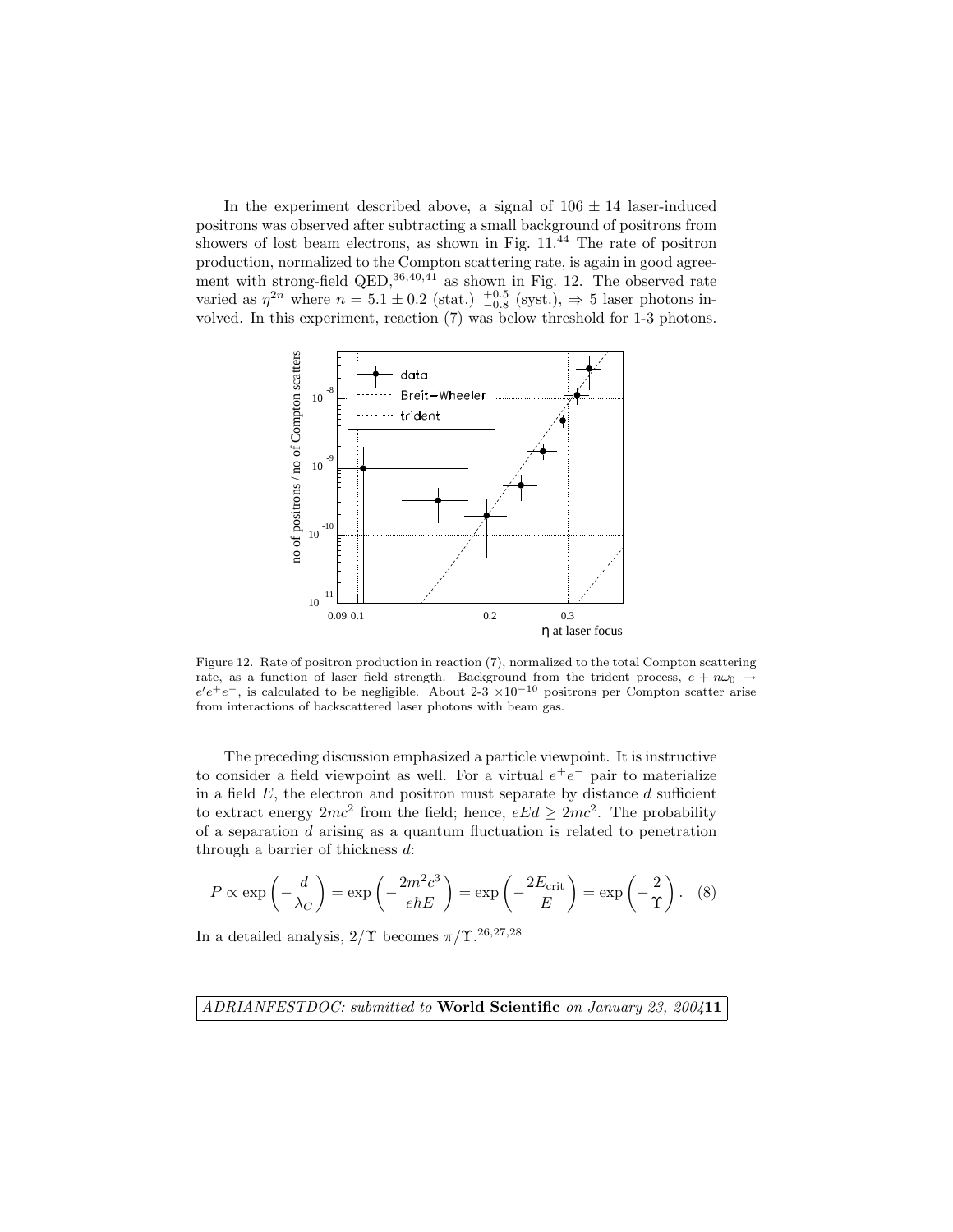When the results of Fig. 12 are plotted against  $1/\Upsilon$ , one finds that  $R_{e^+} \propto \exp[(-1.8 \pm 0.2 \text{ (stat.)} \pm 0.2 \text{ (syst.)})/\Upsilon]$ . This agreement with the barrier-penetration model justifies the interpretation of the data as "sparking the vacuum".



Figure 13. The observed rate of positron production vs. 1/Υ.

These results have led to considerable interest in the popular press, including a cartoon, shown in Fig. 14. The actual experimenters are shown in Fig. 15.



Figure 14. Cartoon of creation of matter from light, by Gil Eisner of Photonics Spectra.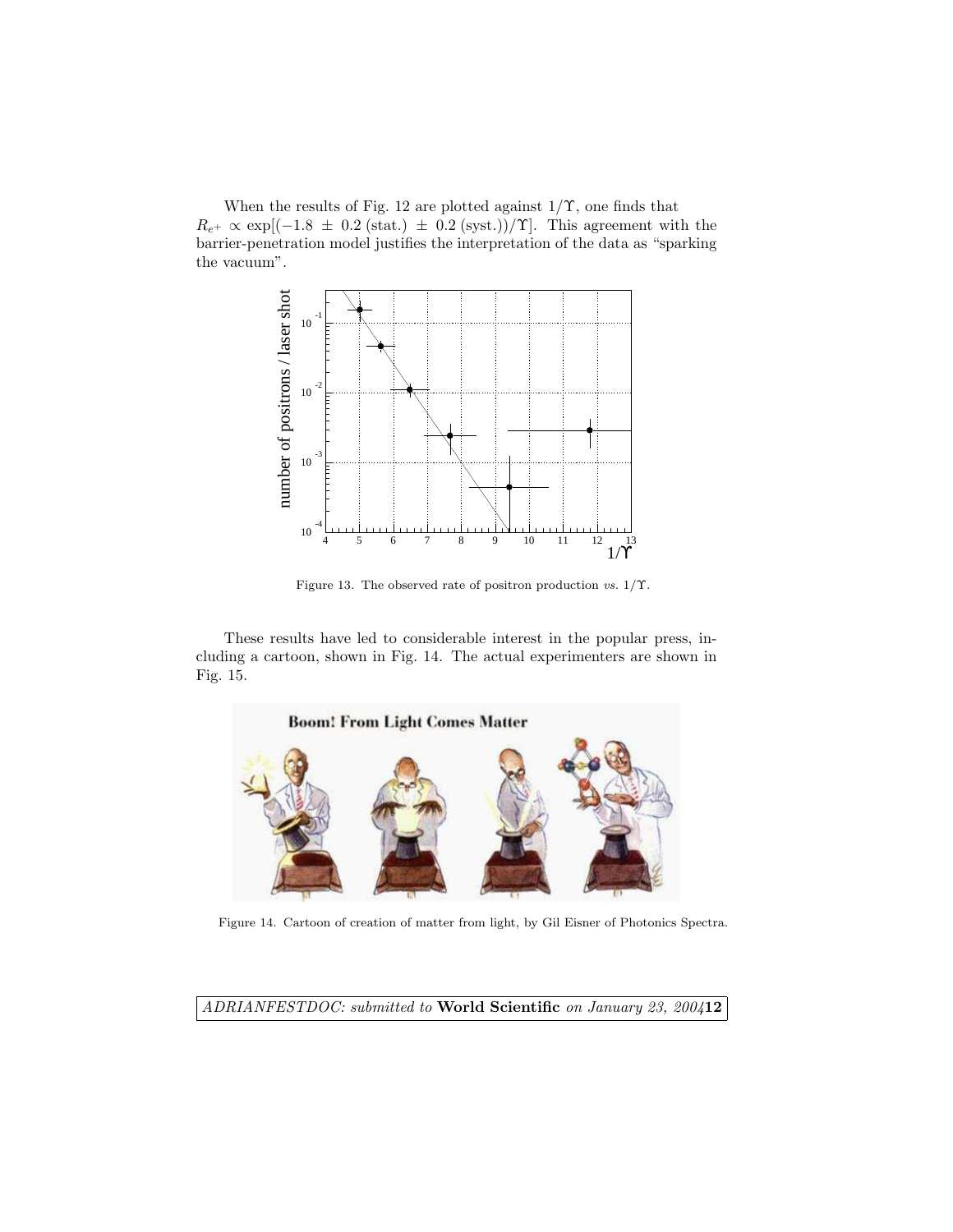

Figure 15. The E-144 Collaboration. Front: Glenn Horton-Smith, Theo Kotseroglou, Wolfram Ragg, Steve Boege; back: Kostya Shmakov, Dave Meyerhofer, Charlie Bamber, Bill Bugg, Uli Haug, Achim Weidemann, Dieter Walz, Dave Burke, Jim Spencer, Christian Bula, Kirk Mc-Donald, Adrian Melissinos; not shown: Clive Field, Steve Berridge, Eric Prebys, Thomas Koffas, Dave Reis.

### 3 Physics with Muon Beams

Recently the author has become interested in the use of muon storage rings for muon colliders<sup>46</sup> and neutrino factories.<sup>47</sup> Here, we endeavor to catch up with the foresight of Adrian, who in 1960 was the first person to discuss the possibility of a muon storage ring in an unpublished document,<sup>48</sup> part of which is reproduced in Fig. 16. Adrian's pioneering work was likely the inspiration for the second study of a muon storage ring, by his Rochester colleague John Tinlot.<sup>49</sup>

A possible sign of progress is the ambition of a neutrino factory to store some  $10^{14}$  muons/sec in a facility costing of order \$1B. This is 100,000 times more cost effective than Adrian's original thought to store  $10^5$  muons/sec in a ring costing \$100k.

### References

1. Additional Melissiniana is to be found at my web Adrianfest web page: http://puhep1.princeton.edu/˜mcdonald/adrianfest/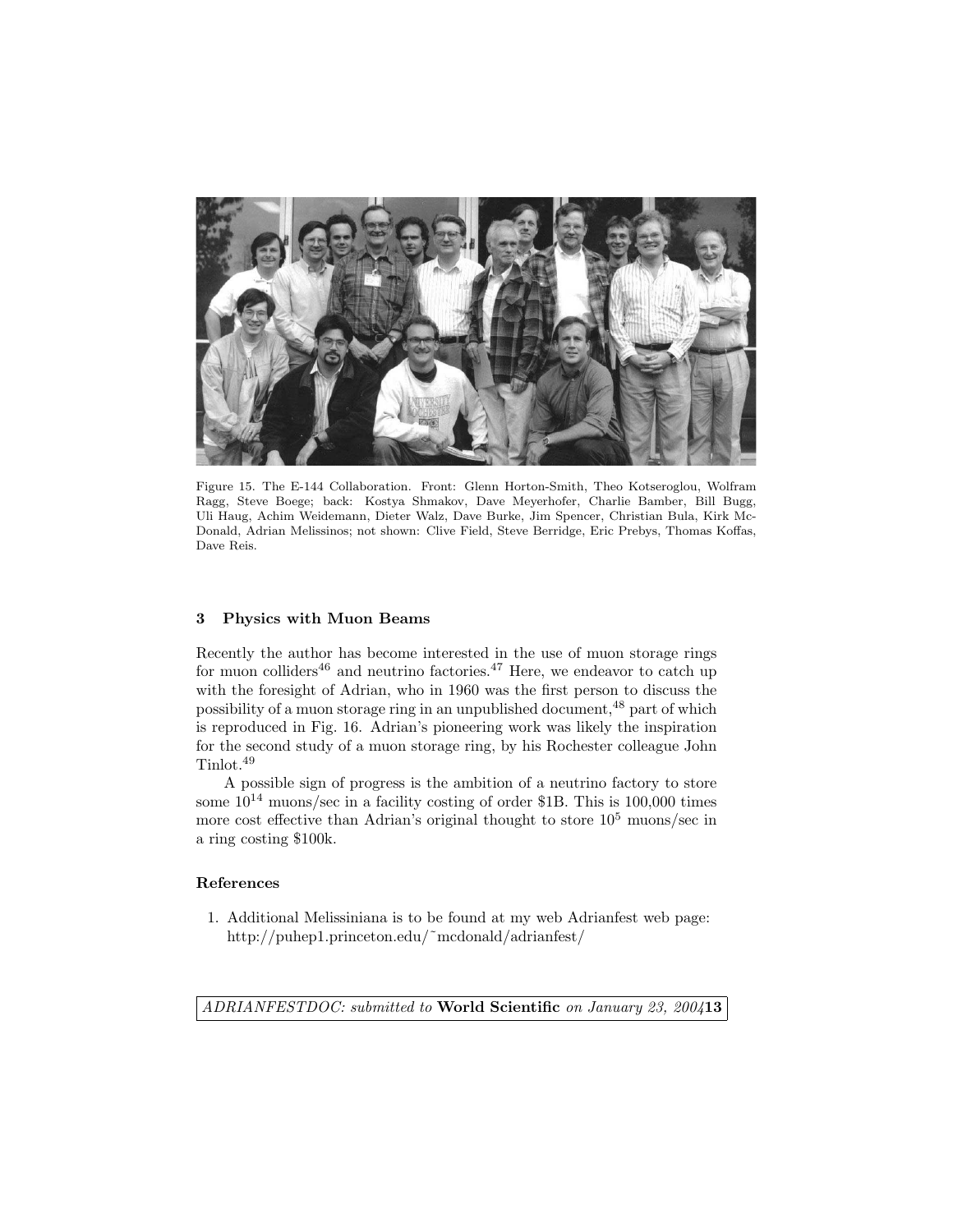#### The University of Rochester Rochester 20, N.Y.

# 1910

#### Department of Physics

It is proposed to build a strong focusing ring to sontain µ-mesons in a given momentum band for several v-meson lifetimes and then eject them.

Orbit radius 1.9 m Mean radius 2.2 m Aperture width 7 cm Aperture height 4 cm Maximum field 13 Kg. Field index  $n_1 - n_2 - n \ge 15$ Betatron osc freq.  $Q_r = 2.25$  $Q_x = 1.75$ Rotation frequency ~ 22 Mo /sec Cu<sub>2</sub> tons Weight Fe 10 tons Sectors: 4 each double Focusing order: 1/2F D 1/2F

At the Cosmotron, a fairly well focused  $n$ -beam of  $10^{7}/p$ ulse could be obtained for a  $\Delta p/p \simeq 20\%$ . Assuming that for such a beam the capture efficiency is  $50\%$ , the  $\mu$ -meson beam becomes

#### $2.2 \times 10^4$ /pulse  $width\Delta p = 10\%$

At the AGS one could expect a fairly well focused beam of w's 2 x 10<sup>8</sup> go that under the same considerations the  $\mu$ -mesons are 4.4 x  $10^5$ /pulse with  $\Delta p/p = 10\%$ 

The cost is estimated to less than \$100-000.

If all this does not seem too unreasonable I will proceed to calculate orbits.

Figure 16. From a note by Adrian Melissinos in 1960, proposing a muon storage ring.<sup>48</sup> ADRIANFESTDOC: submitted to World Scientific on January 23, 200414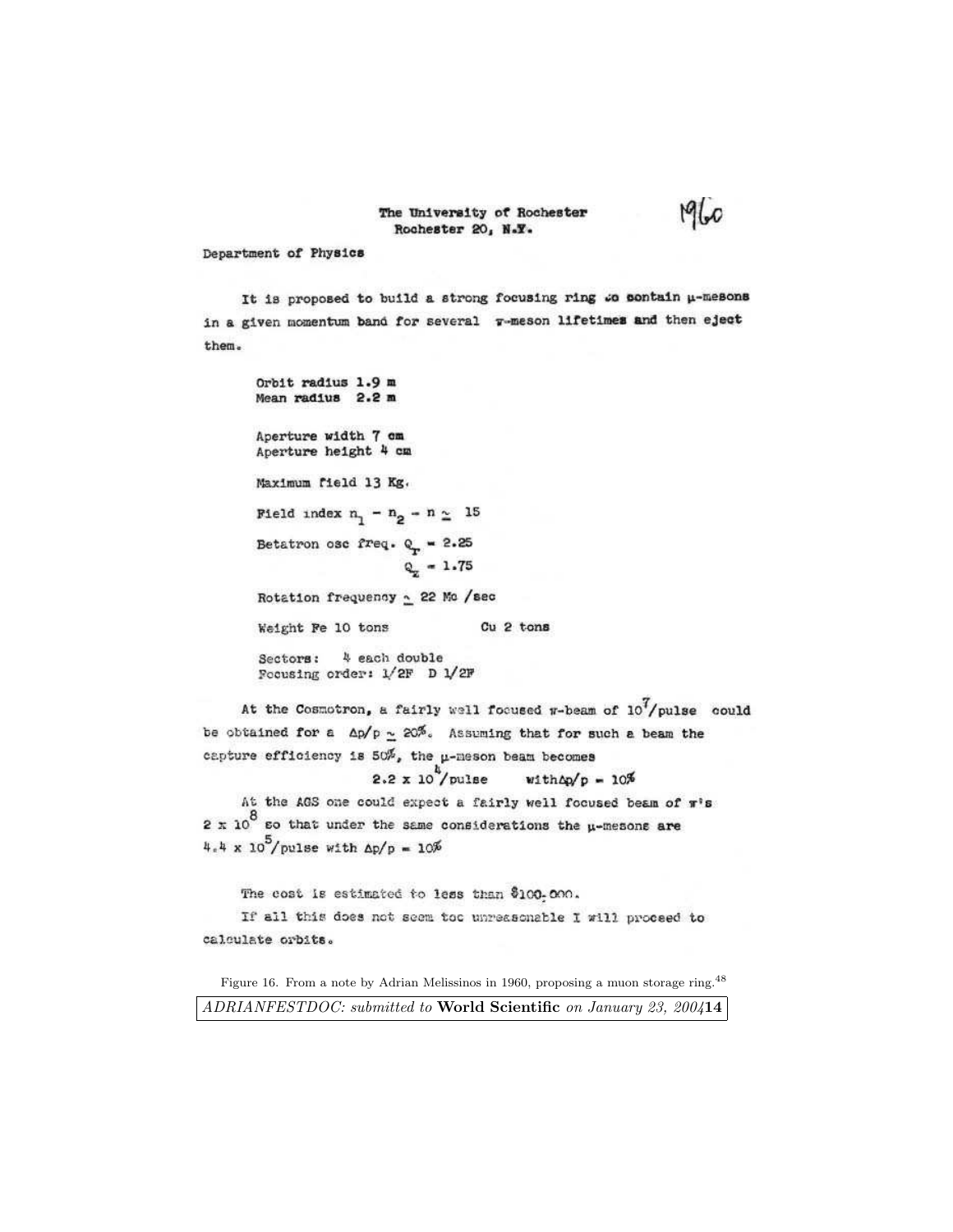- 2. Adrian C. Melissinos, Experiments in Modern Physics (Academic Press, 1966).
- 3. Rebekah Rogers, Using Čerenkov Radiation to Measure Potassium in Fertilizer (March 19, 1996),
	- http://ourworld.compuserve.com/homepages/Bill Rogers AL/scifair.htm
- 4. A Stavros Melissinos web site: http://www.athensguide.com/poet.html
- 5. Costas Melissinos is mentioned at http://www.tourhotel.gr/tourolympic/neo.htm
- 6. Pantelis Melissnos web page: http://cheapart.lrf.gr/ennotice.htm
- 7. An Alexandre Melissinos web page: http://www.cpod.com/monoweb/thomas/rva97/html/melissin.htm
- 8. Sakis Melissinos home page: http://surf.to/Sakis
- 9. An overview of the history of medieval Crete can be found at http://www.sfakia-crete.com/sfakia-crete/history.html The greatest detail in English about the Melissinoi of this era appears to be in guidebooks such as: Stephanos Psimenos, Unexplored Crete (Road Editions, Ltd, Athens, 1996), pp. 38-39.
- 10. The Melissinos coat of arms is mentioned at the Byzantine heraldry web site: http://www.heraldica.org/topics/national/byzantin.htm
- 11. BLAZONS! 95, heraldry software for the PC: http://www.blazons.com
- 12. The works of the philosopher Melissos are discussed at the sites: http://history.hanover.edu/texts/presoc/melissos.htm http://www.utm.edu/research/iep/text/presoc/presoc.htm
- 13. B. Dehning et al., Scattering of high energy electrons off thermal photons Phys. Lett. B249, 145 (1990).
- 14. T. Erber, quoted by Putterman.<sup>15</sup>
- 15. S.J. Putterman, Sonoluminescence: Sound into Light, Sci. Am. (Feb. 1995), p. 46; R.A. Hiller, S.J. Putterman and K.R. Weninger, Time-Resolved Spectra of Sonoluminescence, Phys. Rev. Lett. 80, 1090 (1998).
- 16. C.H. Johansson and P.A. Persson, Detonics of High Explosives, (Academic Press, London, 1970).
- 17. J. Schwinger, Casimir energy for dielectrics, Proc. Nat. Acad. Sci. 89, 4091, 11118 (1992); Casimir light: A glimpse, 90, 958, 2105, 4505, 7285 (1993); 91, 6473 (1994).
- 18. S.K. Lamoreaux, Demonstration of the Casimir Force in the 0.6 to 6  $\mu$ m Range, Phys. Rev. Lett. 78, 5 (1997).
- 19. S. Liberati et al., Sonoluminescence: Bogolubov coefficients for the QED vacuum of a collapsing bubble (quant-ph/9805023, 8 May 1998); Sonoluminescence as a QED vacuum effect (quant-ph/9805031, 11 May 1998).
- 20. E. Yablonovitch, Accelerating Reference Frame for Electromagnetic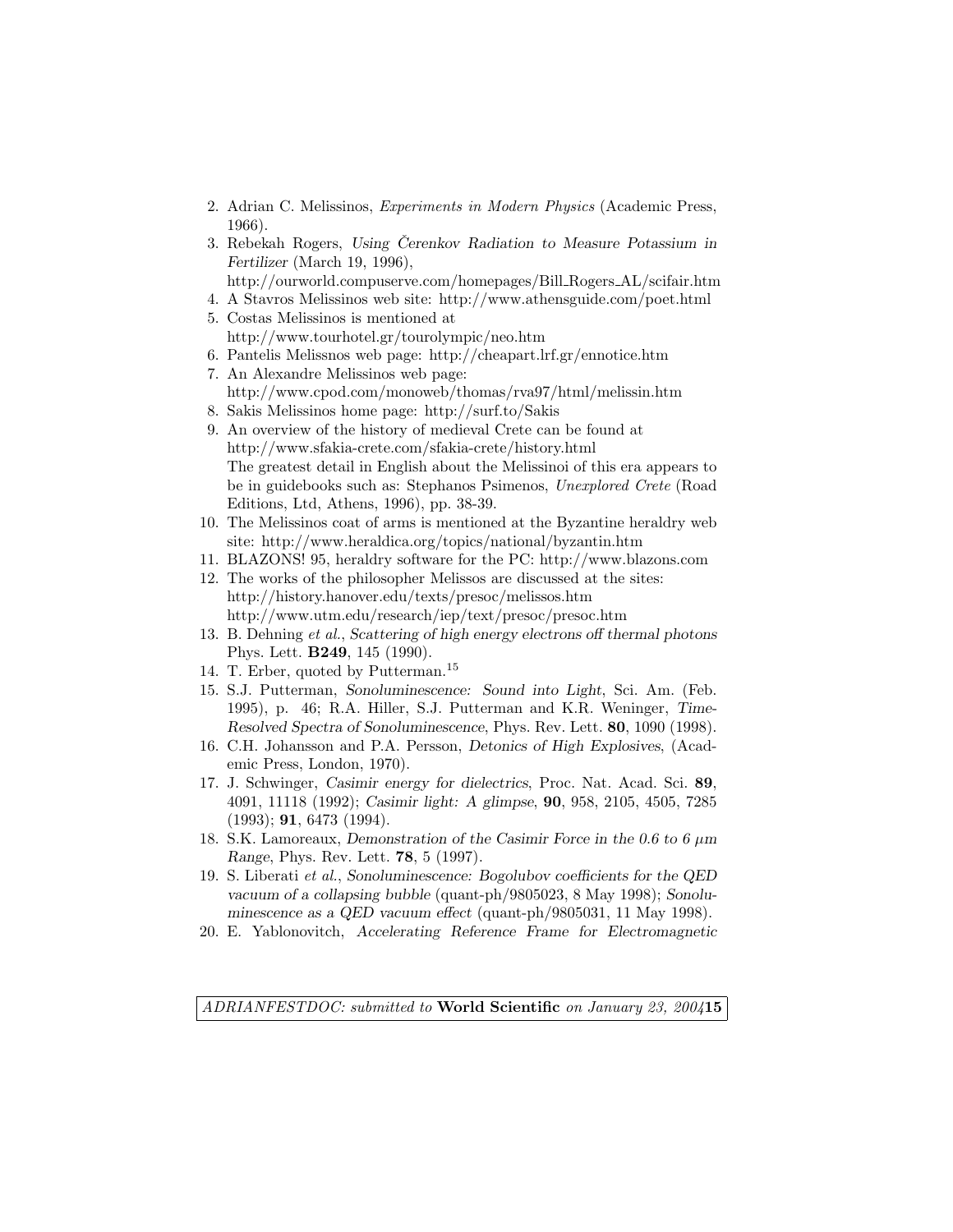Waves in a Rapidly Growing Plasma: Uhruh-Davies-Fulling-DeWitt Radiation and the Nonadiabatic Casimir Effect, Phys. Rev. Lett. 62, 1742 (1989).

- 21. S.W. Hawking, Black Hole Explosions, Nature 248, 30 (1974); Particle Creation by Black Holes, Comm. Math.-Phys. 43, 199 (1975).
- 22. W.G. Unruh, Notes on Black Hole Evaporation, Phys. Rev. D 14, 870 (1976); Particle Detectors and Black Hole Evaporation, Ann. N.Y. Acad. Sci. 302, 186 (1977).
- 23. J.S. Bell and J.M. Leinaas, Electrons as Accelerated Thermometers, Nucl. Phys. B212, 131 (1983); The Unruh Effect and Quantum Fluctuations of Electrons in Storage Rings, B284, 488 (1987); J.S. Bell, R.J. Hughes and J.M. Leinaas, The Unruh Effect in Extended Thermometers, Z. Phys. C28, 75 (1985).
- 24. J.M. Leinaas, Accelerated Electrons and the Unruh Effect (hepth/9804179, 28 Apr 1998).
- 25. W.G. Unruh, Acceleration Radiation for Orbiting Electrons (hepth/9804158, 23 Apr 98).
- 26. F. Sauter, Uber das Verhalten eines Elektrons im homogenen elektrischen ¨ Feld nach der relativistischen Theorie Diracs, Z. Phys. 69, 742 (1931); Zum "Kleinschen Paradoxon", 73, 547 (1931).
- 27. W. Heisenberg and H. Euler, Folgerungen aus der Diracschen Theorie des Positrons, Z. Phys. 98, 718 (1936).
- 28. J. Schwinger, On Gauge Invariance and Vacuum Polarization, Phys. Rev. 82, 664 (1951).
- 29. D. Strickland and G. Mourou, Compression of Amplified-Chirped Optical Pulses, Opt. Comm. 55, 447 (1985).
- 30. T.W.B. Kibble, Frequency Shift in High-Intensity Compton Scattering, Phys. Rev. 138, B740, (1965); Refraction of Electron Beams by Intense Electromagnetic Waves, Phys. Rev. Lett. 16, 1054 (1966); Mutual Refraction of Electrons and Photons, Phys. Rev. 150, 1060 (1966); Some Applications of Coherent States, Cargèse Lectures in Physics, Vol. 2, ed. by M. Lévy (Gordon and Breach, New York, 1968), p. 299.
- 31. C. Kouveliotou et al., An x-ray pulsar with a superstrong magnetic field in the soft x-ray repeater SGR1806-20, Nature 393, 235-237 (1998).
- 32. A. Schaefer, QED in Strong Fields, Nucl. Instr. and Meth. B119, 48 (1996).
- 33. G. Taubes, The One That Got Away?, Science 275, 148 (1997).
- 34. I. Pomeranchuk, On the Maximum Energy Which the Primary Electrons of Cosmic Rays Can Have on the Earth's Surface Due to Radiation in the Earth's Magnetic Field, J. Phys. (USSR) 2, 65 (1940).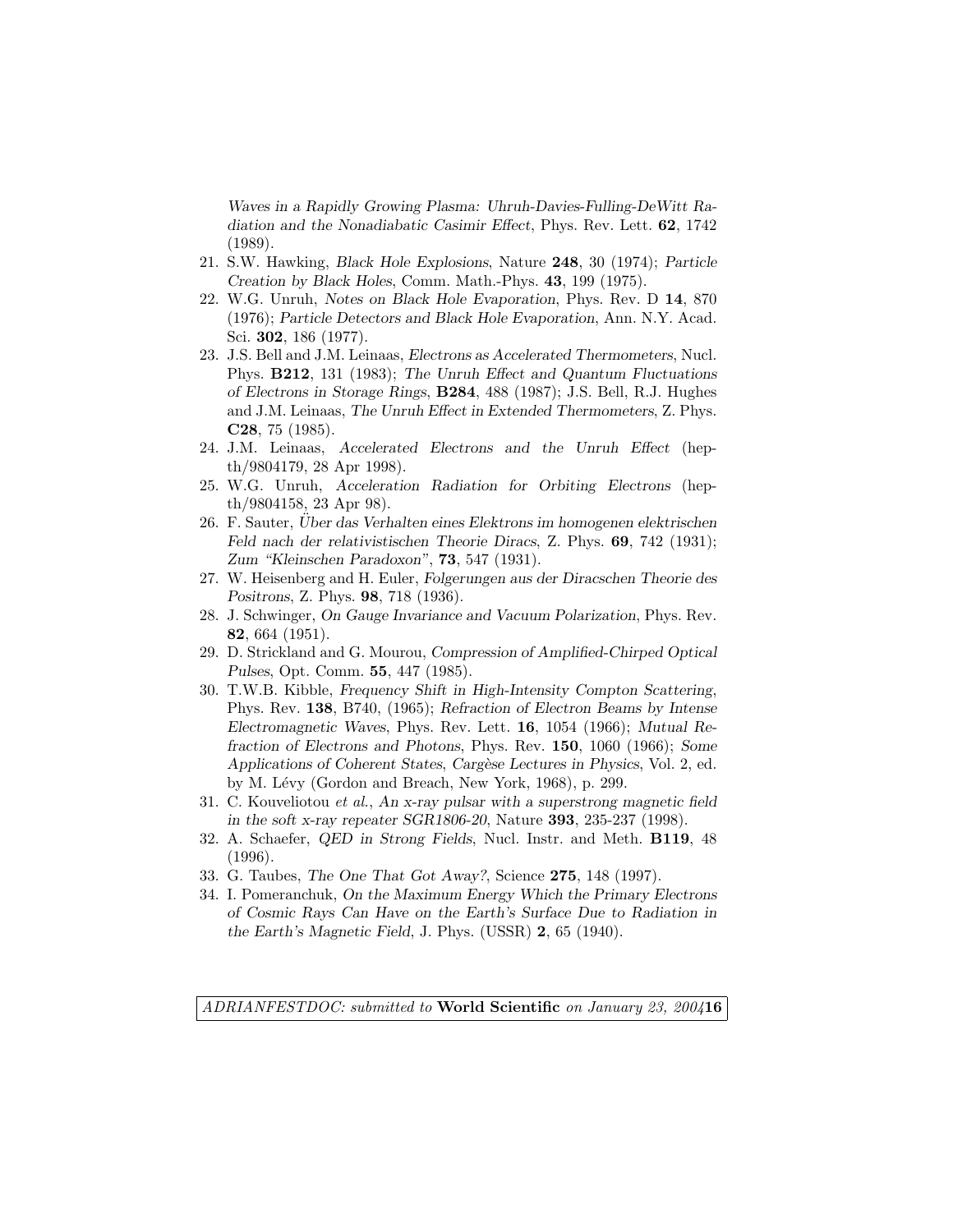- 35. P. Chen and V.L. Telnov, Coherent Pair Creation in Linear Colliders, Phys. Rev. Lett. 63, 1796 (1989).
- 36. H.R. Reiss, Absorption of Light by Light, J. Math. Phys. 3, 59 (1962); Production of Electron Pairs from a Zero-Mass State, Phys. Rev. Lett. 26, 1072 (1971).
- 37. C. Bula et al., Observation of Nonlinear Effects in Compton Scattering, Phys. Rev. Lett. 76, 3116 (1996).
- 38. C. Bamber et al., Studies of nonlinear QED in collisions of 46.6 GeV electrons with intense laser pulses, Phys. Rev. D. 60, 092004 (1999).
- 39. D.M. Volkov, Uber eine Klasse von Lösungen der Diracschen Gleichung, Z. Phys. 94, 250 (1935).
- 40. A.I. Nikishov and V.I. Ritus, Quantum Processes in the Field of a Plane Electromagnetic Wave and in a Constant Field. I; II, Sov. Phys. JETP 19, 529, 1191 (1964);
- 41. N.B. Narozhny et al., Quantum Processes in the Field of a Circularly Polarized Electromagnetic Wave, Sov. Phys. JETP 20, 622 (1965).
- 42. K. Matsukado et al., Toward the experimental observation of onlinear effects in laser-electron beam scattering, Rev. Sci. Instr. 71, 369 (2000).
- 43. G. Breit and J.A. Wheeler, Collision of Two Light Quanta, Phys. Rev. 46, 1087 (1934).
- 44. D.L. Burke et al., Positron Production in Multiphoton Light-by-Light Scattering, Phys. Rev. Lett. 79, 1626 (1997).
- 45. For reports in the popular press, see http://www.slac.stanford.edu/exp/e144/popular.html/ Presto! Light Creates Matter, Science Now Online, Aug. 20, 1997; Conjuring Matter from Light, Science magazine, 29 Aug. 1997, p. 1202; Scientists Use Light to Create Matter, N.Y. Times, Sept. 16, 1997; Real Photons Create Matter, AIP Physics News, Sept. 18, 1997; Dalla luce e nata la materia, Corriere della Sera, Sept. 21, 1997; Materie aus Licht, Neue Zuricher Zeitung, Sept. 26, 1997; Materie aus Licht erschaffen, Oct. 1, 1997; Light Work, New Scientist magazine, Sept. 27, 1997; Amerikanische Physiker schufen erstmals Materie aus reinem Licht, Die Zeit, Oct. 17, 1997; Matter Created from Pure Light, OE Reports, No. 167, Nov. 1997; Boom! from Light comes Matter, Photonics Spectra online, Nov. 1997, also, p. 31 of Photonics Spectra, Nov. 1997; Matter from Light, CERN Courier, Nov. 1997, p. 4;  $E = mc^2$ , Really, Scientific American, Dec. 1997; Let There Be Matter, Discover magazine, Dec. 1997, p. 40;